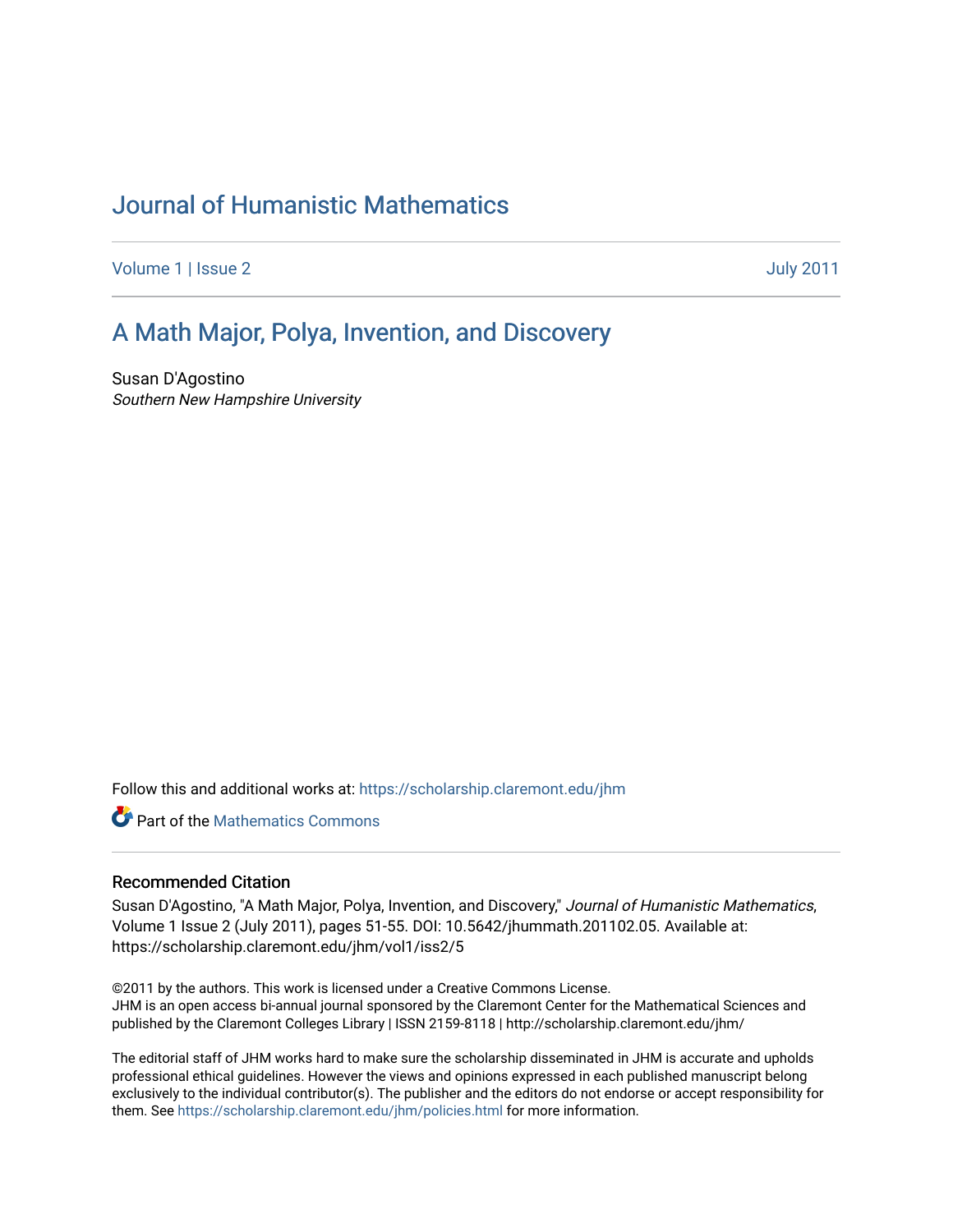## A Math Major, Polya, Invention, and Discovery

Susan D'Agostino

*Mathematics Department, Southern New Hampshire University* s.dagostino@snhu.edu

#### Synopsis

An assistant professor of mathematics presents a nonmathematical application of George Polya's problem-solving strategies. In doing so, she suggests that Polya's ideas concerning invention and discovery apply to the world beyond the math classroom.

Renowned mathematician George Polya's book, *How to Solve It*, has sold over a million copies, has been translated into seventeen languages and has continuously remained in print since its 1945 publication. In the preface to the first printing, Polya writes that though he "pays special attention to the requirements of students and teachers of mathematics, (the book) should interest anybody concerned with the ways and means of invention and discovery" [\[1\]](#page-5-0). Practically speaking, however, *How to Solve It* is as well known to mathematicians as it is virtually unknown to nonmathematicians. To borrow the words of my late mother, this fact is a crying shame.

Polya has much to offer when it comes to invention and discovery in math and beyond. For example, my math department colleagues and I were very likely influenced by Polya when we began to concern ourselves with inventing and discovering a new major in mathematics. Our school had recently transformed from a regional business college to a comprehensive university. Prior to the transformation, the Mathematics Department existed solely to provide basic math literacy courses for undergraduates pursuing other majors. For better or worse, the task of creating a new major in mathematics was a "problem" to be solved at our university. We needed to write and submit proposals for new courses and the major to the appropriate school and university curriculum committees. We also needed to dismantle barriers that posed roadblocks and design paths leading to the math major. Finally, we needed to refute skeptics who doubted the need or demand for a math major.

*Journal of Humanistic Mathematics Vol 1, No 2, July 2011*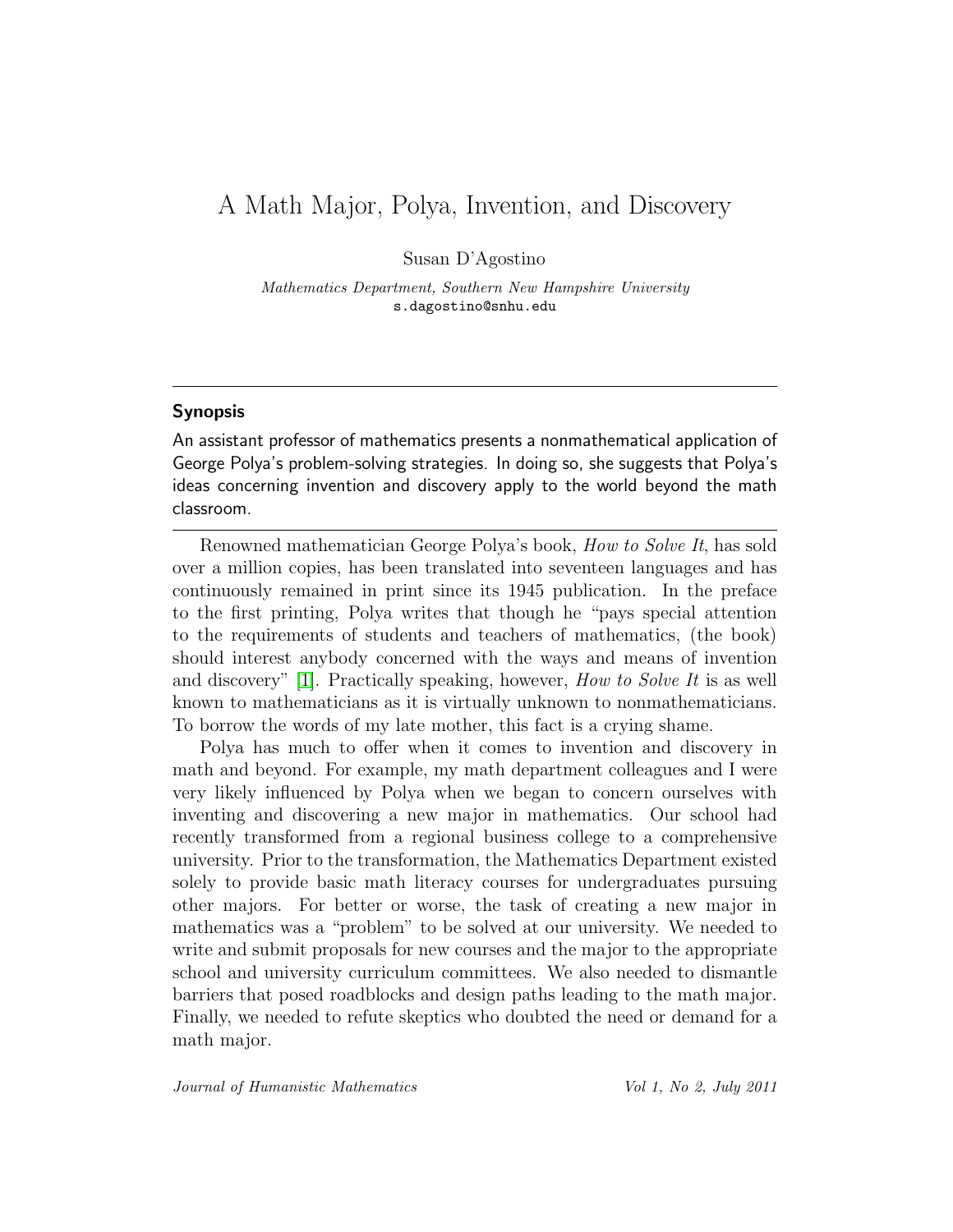"First, you have to understand the problem," directs Polya in the first of his four problem-solving steps. Students in our corner of the universe were accustomed to undergraduate majors that directed them towards single, specific career tracks: business, justice studies, sports management, hospitality, accounting, fashion merchandising, elementary education and game design, to name just a few. A math major, in contrast, is broad; it leaves options open for careers in business, industry, government and education. Our first task in "understanding the problem" was realizing that we needed to foster a culture in which a broad undergraduate major like math would be seen as valuable.

In attempting to understand the problem, Polya suggests asking, "what is the unknown?" He also encourages problem solvers to "draw a figure" and to "separate the various parts of the condition." To address the unknown, we produced flyers – disseminated to all students enrolled in 200-level math classes – detailing the math major requirements and listing the numerous, viable career options for prospective math majors. In an effort to "draw a figure" we have arranged a panel discussion of successful professionals – including a business person, actuary, math researcher and math teacher – who majored in math as undergraduates. In separating the various parts of the condition, we realized that our energies should not only be directed at students; the administration also needed to be confident that "if we built it, they would come."

In Polya's second step of problem solving – finding the connection between the data and the unknown – the individual is prompted to ask: "have you seen it before?" and "could you imagine an accessible, related problem?" Yes, we had seen an undergraduate math major before; after all, we all had majored in math in college and taught undergraduate math in our graduate programs. But it was not clear that we should simply import wholesale the undergraduate majors of our training. An accessible, related problem was to think about how we might create a math major that directly spoke to our career-minded student body. In particular, calculus, statistics and linear algebra could be taught from an applied perspective – with applications from business, justice studies, sports management and game design – rather than the theoretical perspective of our backgrounds. In restating the problem from, "how can we create a math major" to "how can we create a math major for our unique student body?" we made progress towards finding a solution.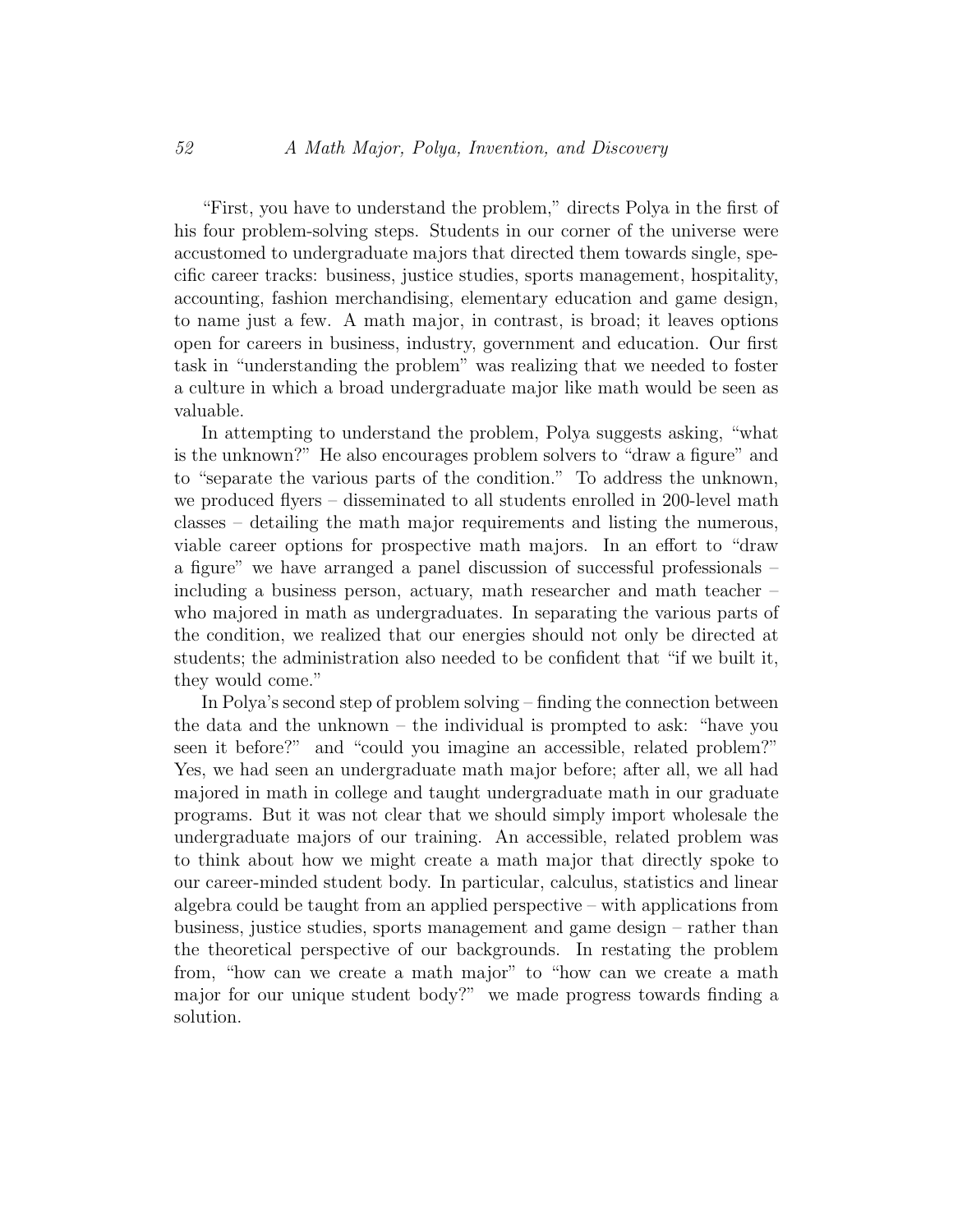In Polya's third problem-solving step – carrying out the plan – he reminds problem solvers that, "to conceive of a plan and to carry it out are two different things." Towards this end, he suggests asking, "can you see clearly that each step is correct?" Indeed, there was a great divide between the total absence of math majors in our university's recent past and our vision of a robust group of math majors in what we hoped would be our university's future. Bridging this divide required several persistent steps rather than a single, hopeful leap. As such, we conceived of ways that tentative students might explore the possibility of a major in math without requiring a full commitment at the start. The first step involved petitioning the general education committee to change the math general education requirement. Prior to our request, all students were required to take a basic math literacy course in their first year regardless of their math backgrounds. As a result, even strong math students had a built-in delay to advancing their studies in math, including access to those timeless, math-major on-ramps: calculus and statistics. Worse yet, while strong math students were sitting idle fulfilling a basic math general education requirement, other departments were poised to entice them with advanced courses in their fields. Changing the math general education requirement so that students could enroll in a challenging math class upon arrival was not a task we had initially planned for when we set out to create a math major. However, it was a necessary step to setting up our math major for success.

To be sure, we have fielded a few curve balls. A fashion merchandising student became interested in the applied math minor – another path we created that could lead to a major in math – upon discovering that she had enjoyed her statistics class. "I don't want prospective employers to think that I am just another girl interested in fashion," she told one of us, "the applied math minor will distinguish me from other fashion merchandising graduates." Still, she was concerned about how she would fit all of the required courses into her already-packed schedule. Upon looking at her schedule, we realized that one of the required courses for fashion merchandising – merchandising math – was likely unnecessary if she proved herself to have the mathematical maturity to succeed with the applied math minor. A quick email of explanation to the fashion merchandising program coordinator addressed this concern. That is, the student would be exempt from merchandising math if she succeeded in taking even the first required class of the math minor: calculus.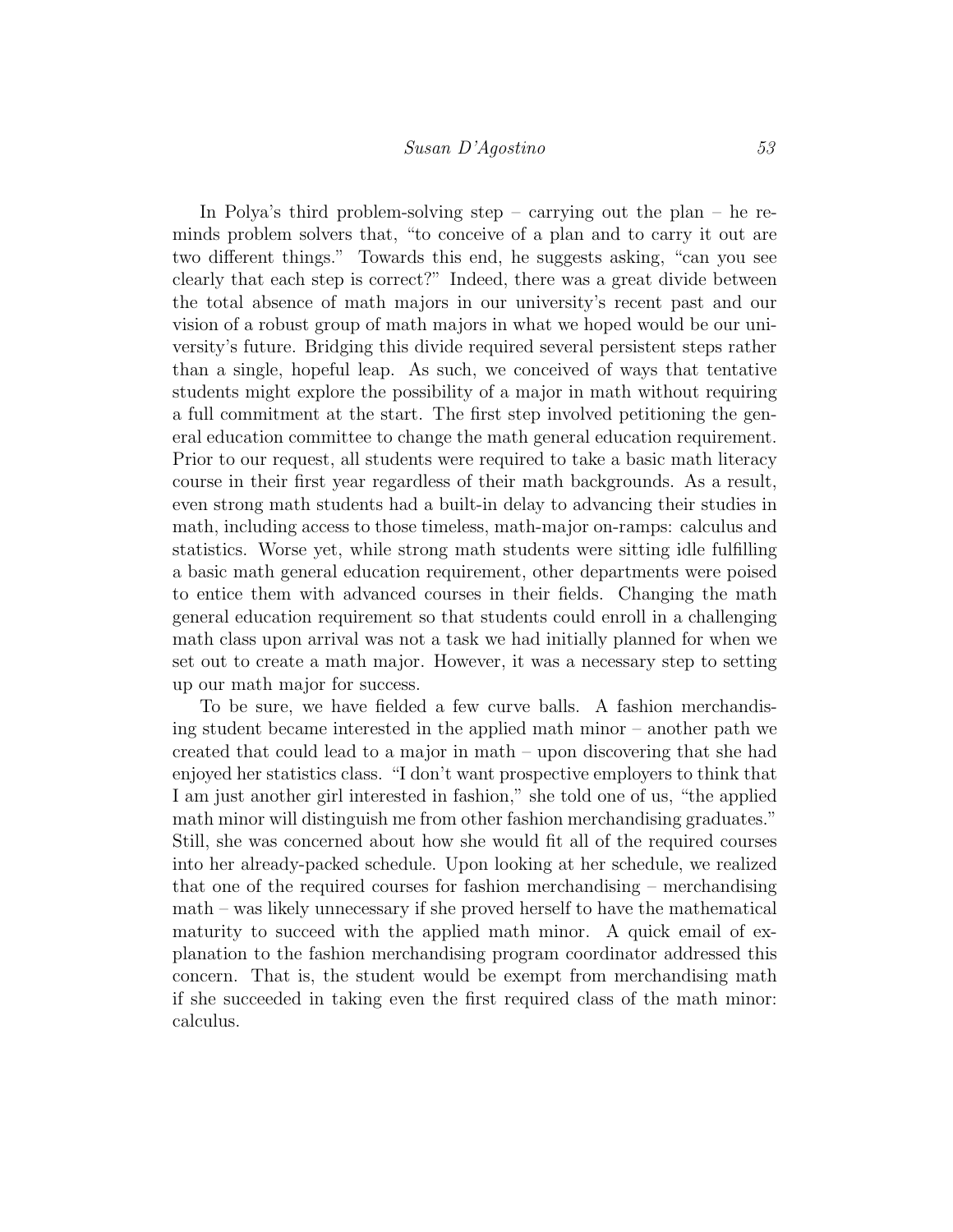Carrying out the plan of launching a major in math was full of surprises. In our math major proposal that was submitted to the school curriculum committee, the dean, the university curriculum committee and the vice president, we specified precise dates concerning when the new courses would be offered. After obtaining such an impressive collection of signatures, we assumed that these dates were etched in stone. But then one day, one of us received an email from a student who was a junior: "I'm looking to add either a math minor or math major and have come across a bit of a problem" the student wrote, "I am ready to take applied linear algebra but it is not being offered this Fall." We had scheduled our course roll-out dates based on a hypothetical freshman who was interested in the math major, not an upperclassman. Nevertheless, we hesitated to discourage this student from her developing interest in the math major or minor. A quick call to the dean and a little fast talking with the registrar enabled us to list linear algebra one year earlier than we had expected. We understood that the course might have been cancelled due to low enrollment. Imagine our surprise when, by the time registration was complete, eighteen students – all of whom had taken the specified prerequisites – had enrolled. As a result, we will offer our first 300-level math class for the math major this fall.

We still have a lot of problem solving to do when it comes to rolling out the math major. In particular, how wide will the range of abilities be among the eighteen linear algebra students this fall? How will these students – who are accustomed to seeking help from our math learning center – be supported outside of office hours when the tutors have not yet caught up to the advanced math classes we are offering? Also, are all of these students simply intending to minor rather than major in math? Finally, is the current level of enthusiasm for math we have been able to generate in our community sustainable?

In Polya's last problem-solving step – examining the solution obtained – problem solvers are encouraged to ask, "can you use the result, or the method, for some other problem?" The answer, in our case, is a resounding, "yes." That is, we now have a concrete example to offer the legions of general education math students who, upon encountering new math concepts, persist in asking, "when are we ever going to use this?" That is, it turns out that problem solving in math is highly applicable to life, especially when the problem solver is interested in the ways and means of invention and discovery and has George Polya acting as a muse.